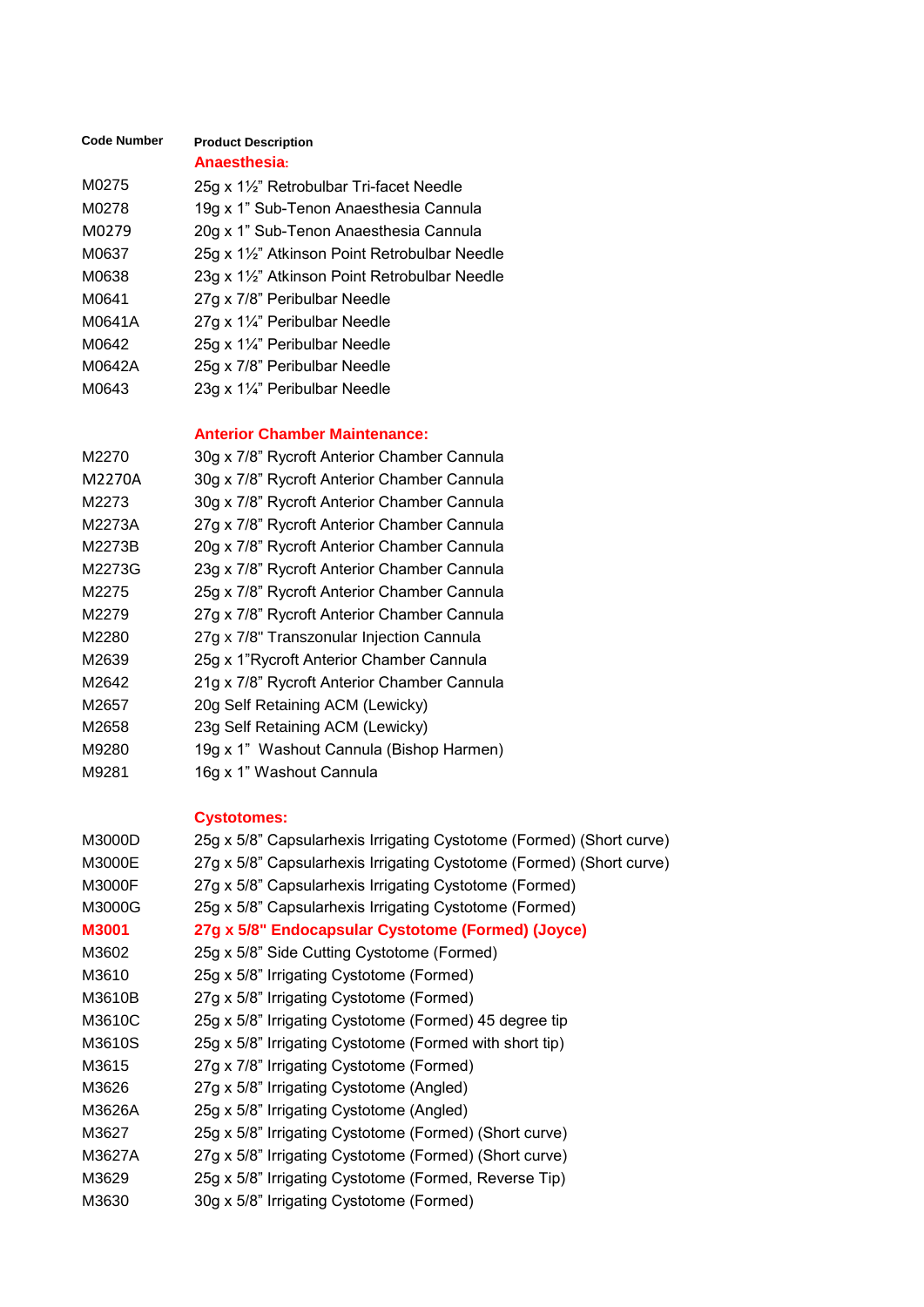# **Hydrodissection/Hydrodelineation:**

| M2273C        | 27g x 7/8" Sauter Curved Hydrodissector                                         |
|---------------|---------------------------------------------------------------------------------|
| M2273D        | 25g x 7/8" Sauter Curved Hydrodissector                                         |
| M2273E        | 27g x 7/8" Helsinki Curved Hydrodissector                                       |
| M2273F        | 25g x 7/8" Helsinki Curved Hydrodissector                                       |
| M2273H        | 27g x 7/8" Curved Hydrodissection Cannula                                       |
| M2274         | 25g x 7/8" Kellan Hydrodissector                                                |
| M3900         | 25g x 7/8" Hydrodissection Cannula (Angled)                                     |
| M3902         | 27g x 7/8"Hydrodissection Cannula (Angled)                                      |
| M3904         | 27g x 3/4" Hydrodissection Cannula (Chang)                                      |
| M3906A        | 25g x 7/8" Micro J Shaped Hydrodissector                                        |
| M3907         | 25g x 7/8" Tapered Hydrodelineator (Blumenthal)                                 |
| M3908         | 25g x 7/8" Cortical Cleaving Hydrodissector (Bolger)                            |
| M3911         | 27g x 7/8" Cortical Cleaving Hydrodissector                                     |
| M3911A        | 27g x 7/8" Cortical Cleaving Hydrodissector                                     |
| M3912         | 23g x 7/8" Hydrodissector (Mackool) - Angled 30 degrees, 8mm from flattened tip |
| M3919         | 27g x 7/8" Tapered Hydrodissector (Akahoshi)                                    |
| <b>M3920</b>  | 27g x 7/8" Curved Hydrodissection Cannula (Frankfurt)                           |
| M3921         | 25g x 7/8" Tapered & Curved Hydrodelineator                                     |
| M3992         | 30g x 7/8" Nucleus Hydrodissector (Angled)                                      |
| <b>MXXXX</b>  | 27g x 7/8" Femto Hydrodissection Cannula (Formed )(Daya)                        |
|               |                                                                                 |
|               | <b>Viscoexpression:</b>                                                         |
| M3899         | 25g x 7/8" Visco-Expression Cannula ('U' curved with flat tip)                  |
| M3899A        | 25g x 7/8" Visco-Expression Cannula ('U' curved with round tip)                 |
|               |                                                                                 |
|               | <b>Viscoelastic:</b>                                                            |
| M2272         | 26g x 7/8" Visco-Elastic Cannula (Angled)                                       |
| M2639A        | 25g x 7/8" Visco-Elastic Cannula (Angled)                                       |
| M3909         | 23g x 7/8" Visco-Elastic Cannula (Angled)                                       |
| M3910 NEW     | 21g x 7/8" Visco-Elastic Cannula                                                |
| M3910A        | 21g x 7/8" Visco-Elastic Cannula (Angled)                                       |
| M3917 NEW     | 27g x 7/8" Viscoelastic Cannula - Formed 11mm from tip                          |
| M3926A        | 27g x 7/8" Visco-Elastic Cannula (Angled)                                       |
| M3927         | 27g x 7/8" Viscoelastic Cannula - Angled 25 degrees, 8mm from tip               |
|               |                                                                                 |
|               | <b>Vectis:</b>                                                                  |
| M4619         | 25g x 1½" Irrigating Vectis (Single Holed)                                      |
| M4620         | 25g x 1½" Irrigating Vectis (Double Holed)                                      |
|               |                                                                                 |
|               | <b>Cortex Removal:</b>                                                          |
| M6575         | 23g x 5/8" Cortex Extractor 0.3mm Port                                          |
| M6575A        | 23g x 5/8" Cortex Extractor 0.4mm Port                                          |
| <b>M6575B</b> | 23g x 5/8" Curved Cortex Extractor with 0.3mm port                              |
| M6576         | 23g x 7/8" Cortex Extractor 0.3mm port                                          |
| M6576A        | 23g x 1/2" Cortex Extractor 0.3mm port                                          |
| M6594         | 23g x 5/8" Cortex Extractor (Charleux)                                          |
| M6595         | 23g x 1/2" Cortex Extractor (Charleux)                                          |
|               | 24g x 1/2" Cortex Extractor (Charleux)                                          |
| M6596         |                                                                                 |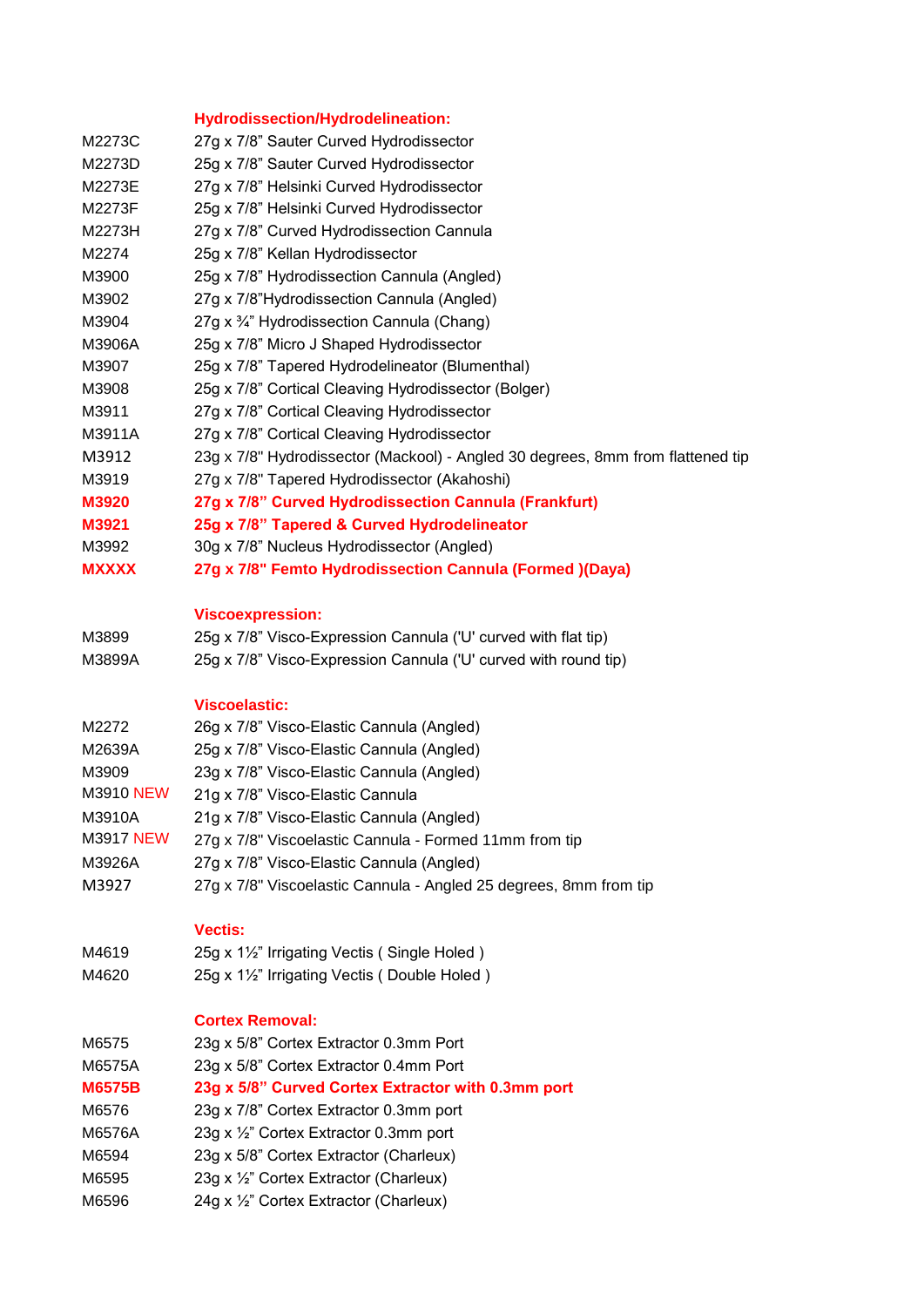|              | <b>Irrigating/Aspirating Cannulae:</b>                                 |
|--------------|------------------------------------------------------------------------|
|              | - Simcoes.                                                             |
| M6613        | 23g Standard Simcoe (0.4mm side port) 200mm silicone tubing            |
| M6614        | 23g Standard Simcoe (0.4mm side port) 270mm silicone tubing            |
| M6617        | 23g Standard Simcoe (0.3mm side port) 200mm silicone tubing            |
|              |                                                                        |
|              | - Single I/A Cannulae:                                                 |
| M6611        | 21g x 1 1/2" Single Cannula (Straight)                                 |
|              | <b>Irrigating Microsurgical Handle:</b>                                |
| M1000        | <b>Irrigating Microsurgical Handle</b>                                 |
|              |                                                                        |
|              | <b>Bimanual Cannula:</b>                                               |
| M5405        | 21g x 5/8" Bimanual Irrigation Cannula (Curved)                        |
| M6524        | 21g x 5/8" Bimanual Aspirating Cannula (Curved) with 0.3mm port        |
|              |                                                                        |
|              | <b>Capsule Polishers:</b>                                              |
| M8604        | 21g x 1" Posterior Capsule Polisher                                    |
| M8604A       | 23g x 7/8" Capsule Polisher                                            |
| M8604B       | 21g x 3/4" Posterior Capsule Polisher                                  |
| M8605        | 27g x 7/8" Silicone Tip Polisher/Manipulator                           |
| M8605A       | 23g x 7/8" Silicone Tip Polisher                                       |
| <b>M8608</b> | 27g x 7/8" Flexible Tipped Polisher                                    |
| M8620C       | 23g x 1" Olive Tipped Polisher (Curved)                                |
| M8621        | 23g x 1" Olive Tipped Polisher (Curved) Micro-etched                   |
| M8622        | 21g x 7/8" Capsule Polisher                                            |
| M8645        | 23g x 7/8" Posterior Scraper                                           |
|              | Lachrymal:                                                             |
| M9272        | 23g x 1/2" Lachrymal Cannula (Short Straight)                          |
| M9274        | 21g x 11/2" Lachrymal Cannula (Curved)                                 |
| M9275        | 26g x 3/4" Lachrymal Cannula (Straight)                                |
| M9276        | 26g x 11/4" Lachrymal Cannula (Curved)                                 |
| M9277        | 25g x 11/8" Lachrymal Cannula (Curved)                                 |
| M9278        | 25g x 7/8" Lachrymal Cannula (Straight)                                |
|              |                                                                        |
|              | <b>Refractive:</b>                                                     |
| M2801        | 25g x 7/8" Lin Lasik Cannula flattened with 2 ports                    |
| M2802        | 25g x 11/8" Buratto Lasik Irrigating Cannula 2 ports                   |
| M2804        | 25g x 7/8" Lasik Irrigating Canula 6 ports                             |
| M2817        | 27g x 7/8" Lasik Irrigating Cannula 4 ports                            |
| M2822        | 25g x 7/8" Lasik Irrigating Cannula 6 ports                            |
| M2824        | 26g x 7/8" Lasik Irrigating Cannula (Slade)                            |
| M3914        | 23g x 7/8" Irrigating Lasik Cannula - Formed 10.5mm from flattened tip |
|              |                                                                        |
|              | <b>Vitreo-Retinal Products:</b>                                        |
| M4410        | 20g Subretinal Cannula 6mm (Straight)                                  |
| M4447        | 23g x 4mm VFI Cannula                                                  |
| M4448        | 25g x 4mm VFI Cannula                                                  |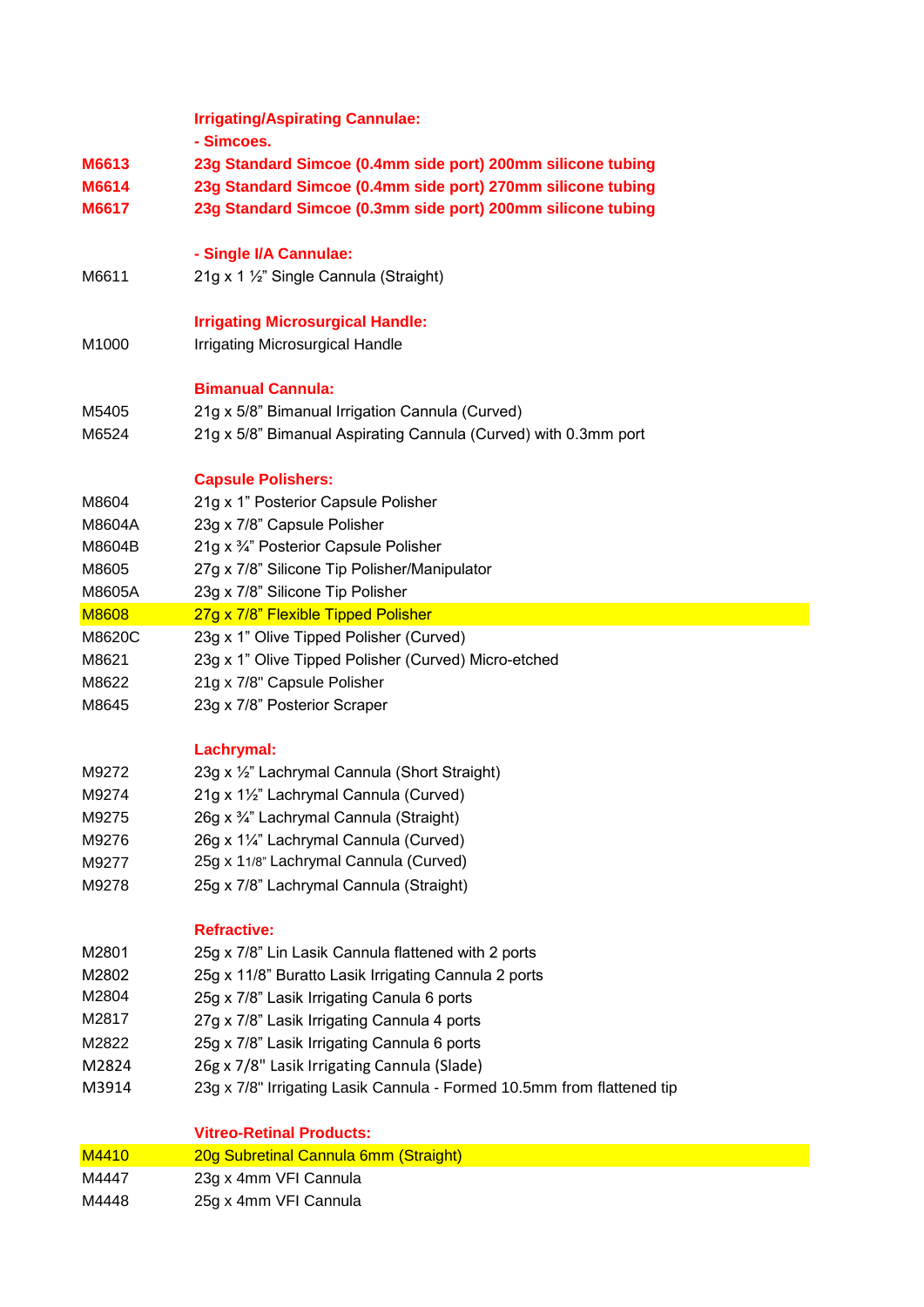| M4449         | 25g x 1 3/8" Silicone Brush extending 0.7mm                          |
|---------------|----------------------------------------------------------------------|
| M4452         | 23g x 1/4" Viscous Fluid Injection Cannula                           |
| M4453         | 25g x 1/4" Viscous Fluid Injection Cannula                           |
| M4454         | 20g x 1/4" Viscous Fluid Injection Cannula                           |
| M4456         | 25g x 1 1/4" Soft Tip Cannula. Silicone extends 1mm beyond tip       |
| M4457         | 20g x 1 1/4" Soft Tip Cannula. Silicone extends 1mm beyond tip       |
| M4458         | 23g x 11/4" Soft Tip Cannula. Silicone extends 2mm beyond tip        |
| M4459         | 23g x 11/4" Silicone Brush extending 0.6mm                           |
| M4463         | 5" High Pressure Extension Tube                                      |
| M4464         | 20g x 4.3mm Self retaining infusion cannula x 300mm (Angled)         |
| <b>M4467A</b> | 20g x 6.0mm Self retaining infusion cannula x 150mm                  |
| M4471         | 20g x 11/4" Aspiration Cannula                                       |
| M4474         | 20g/25g Perfluorocarbon Coaxial Cannula                              |
| M4475         | 20g x 11/4" Silicone Brush extending 1.25mm                          |
| M4475A        | 20g x 11/4" Silicone Brush extending 0.6mm                           |
| M4477         | 25g x 11/4" Aspiration Cannula                                       |
| M4478         | 23g x 11/4" Aspiration Cannula                                       |
| M4478B        | 23g utw x 1 1/4" Aspiration Cannula                                  |
| M4486         | 27g x 11/4" Aspiration Cannula                                       |
| M4489         | 'Rigid' Backflush Handle                                             |
| M4489A        | Active/Passive Backfluch Handle with finger control                  |
| M4491         | Backflush Handle (M4489) + 20g Silicone Brush                        |
| M4492         | Backflush Handle (M4489) + 23g Silicone Brush                        |
| M4493         | <b>Charles Flute Handle</b>                                          |
| M4494         | Charles Flute Handle + 20g Aspiration Cannula                        |
| M4495         | Charles Flute Handle + 23g Aspiration Cannula                        |
| M4496         | Backflush Handle (M4489) + 20g Aspiration Cannula                    |
| M4497         | Backflush Handle (M4489) + 23g Aspiration Cannula                    |
| M4498         | Heavy Liquid Infusion Handle                                         |
| M4499         | 23g/30g Perfluorocarbon Coaxial Cannula                              |
| M4499A        | 25g/30g Perfluorocarbon Coaxial Cannula                              |
| M4500         | Backflush Handle plus 25g x 1 1/4" Aspiration Cannula                |
| M4501         | Backflush Handle plus 20g x 1 1/4" Soft Tip Cannula                  |
| M4502         | Backflush Handle plus 23g x 1 1/4" Soft Tip Cannula                  |
| M4503         | Backflush Handle plus 25g x 1 1/4" Soft Tip Cannula                  |
| M4504         | Backflush Handle (Active/Passive) plus 25g x 1 1/4" Soft Tip Cannula |
| M4505         | Backflush Handle (M4489) + 25g Silicone Brush                        |
| M4507         | Backflush Handle (Active/Passive) plus 25g x 1 1/4" Silicone Brush   |
| M4509         | Backflush Handle (Active/Passive) plus 23g x 1 1/4" Silicone Brush   |
| M4530         | Backflush Handle (Active/Passive) plus 23g x 1 1/4" Soft Tip Cannula |
| M4531         | Backflush Handle (Active/Passive) plus 20g x 1 1/4" Soft Tip Cannula |
|               |                                                                      |
|               | <b>Trocars:</b>                                                      |
| M4510         | 23g Trocar System                                                    |
| M4515         | 25g Trocar System                                                    |
| M4512         | 23g One Step Valved Trocar Cannula & Scleral Fixation Plate          |
| M4517         | 25g One Step Valved Trocar Cannula & Scleral Fixation Plate          |
|               |                                                                      |
|               | <b>Scleral Marker:</b>                                               |
| M7500         | 3.5mm / 4.0mm Scleral Marker                                         |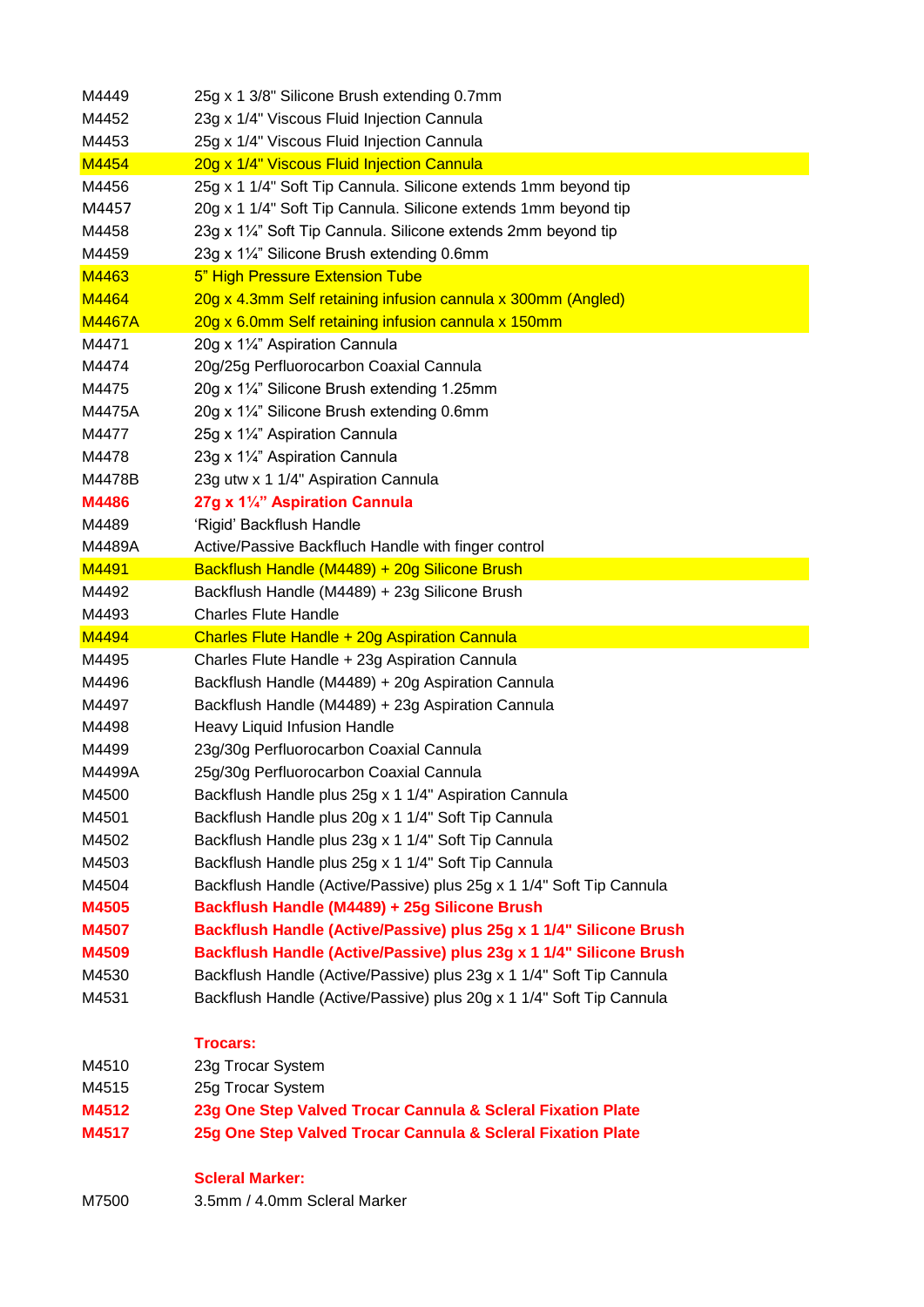## **Corneal Fixation/Incision Template:**

M7510 3.5mm Corneal Fixation Incision Template

### **Bimanual Handles:**

| M5501 | 23g x 5/8" Aspirating Handle 0.4mm side port                          |
|-------|-----------------------------------------------------------------------|
|       | and micro etched tip (Curved)                                         |
| M5502 | 23g x 5/8" Aspiration Handle 0.3mm side port                          |
|       | and micro etched tip (Curved)                                         |
| M5505 | 21g x 5/8" Irrigation Handle (Curved)                                 |
| M5510 | 20g x $\frac{3}{4}$ " Irrigation Handle with 2 x 0.5mm ports (Curved) |
| M5511 | 20g x $\frac{3}{4}$ " Aspirating Handle 0.3mm side port               |
|       | and micro etched tip (Curved)                                         |
| M5512 | 21g x 5/8" Aspiration Handle 0.3mm side port,                         |
|       | and micro etched tip (Curved)                                         |
| M5513 | 23g x 5/8" Irrigating Handle thin wall with 2 x 0.35mm side ports     |
| M5514 | 21g x 5/8" Irrigation Handle with 2 x 0.5mm ports (Curved)            |
| M5515 | 21g x 7/8" Aspiration handle with 0.3mm side port (Curved)            |
| M5518 | 23g x 5/8" Aspiration Handle 0.3mm side port (Curved)                 |
| M5519 | 23g x 5/8" Irrigation Handle with 45 degree bevel (Curved)            |
| M5520 | 21g x 5/8" Aspiration Handle thin wall with 0.4mm side port           |
| M5521 | 21g x 5/8" Irrigating Handle thin wall with 2 x 0.5mm side ports      |
| M5522 | 21g x 5/8" Irrigating Handle thin wall with open end                  |
| M5523 | 23g x 5/8" Irrigation Handle ultra thin wall open end                 |

#### **Bimanual I/A Systems:**

| M5331 | Bimanual I/A System combining:                                                   |
|-------|----------------------------------------------------------------------------------|
|       | 21g x 5/8" Irrigating Handle with 2 x 0.4mm ports and tapered tip                |
|       | 21g x 5/8" Aspiration Handle with 0.3mm port and micro-etched tapered tip        |
| M5531 | Bimanual I/A System combining:                                                   |
|       | 21g x 5/8" Irrigating Handle thin wall with 2 x 0.5mm side ports                 |
|       | 21g x 5/8" Aspiration Handle thin wall with 0.4mm side port                      |
| M5535 | Bimanual I/A System combining:                                                   |
|       | 23g x 5/8" Irrigating Handle thin wall with 2 x 0.35mm side ports                |
|       | 23g x 5/8" Aspiration Handle thin wall with 0.3mm side port                      |
| M5536 | Bimanual I/A System combining:                                                   |
|       | 23g x 5/8" Irrigating Handle thin wall with 45 degree bevelled tip               |
|       | 23g x 5/8" Aspiration Handle thin wall with 0.3mm side port                      |
| M5537 | Bimanual I/A System combining:                                                   |
|       | 20g x 3/4" Irrigating Handle curved with 2 x 0.5mm side ports                    |
|       | 21g x 7/8" Aspiration Handle curved with 0.3mm side port                         |
| M5538 | Bimanual I/A System combining:                                                   |
|       | 25g x 5/8" Irrigating Handle ultra thin wall, curved with 45 degree bevelled tip |
|       | 25g x 5/8" Aspiration Handle ultra thin wall, curved with 0.3mm side port        |

#### **Coaxial I/A Handpieces:**

| <b>M5560</b> | 21g Soft Outer I/A Handpiece (Straight tip)   |
|--------------|-----------------------------------------------|
| M5561        | 21g Soft Outer I/A Handpiece (45° angled tip) |
| M5562        | 21g Soft Outer I/A Handpiece (60° angled tip) |
| M5563        | 21g Soft Outer I/A Handpiece (90° angled tip) |